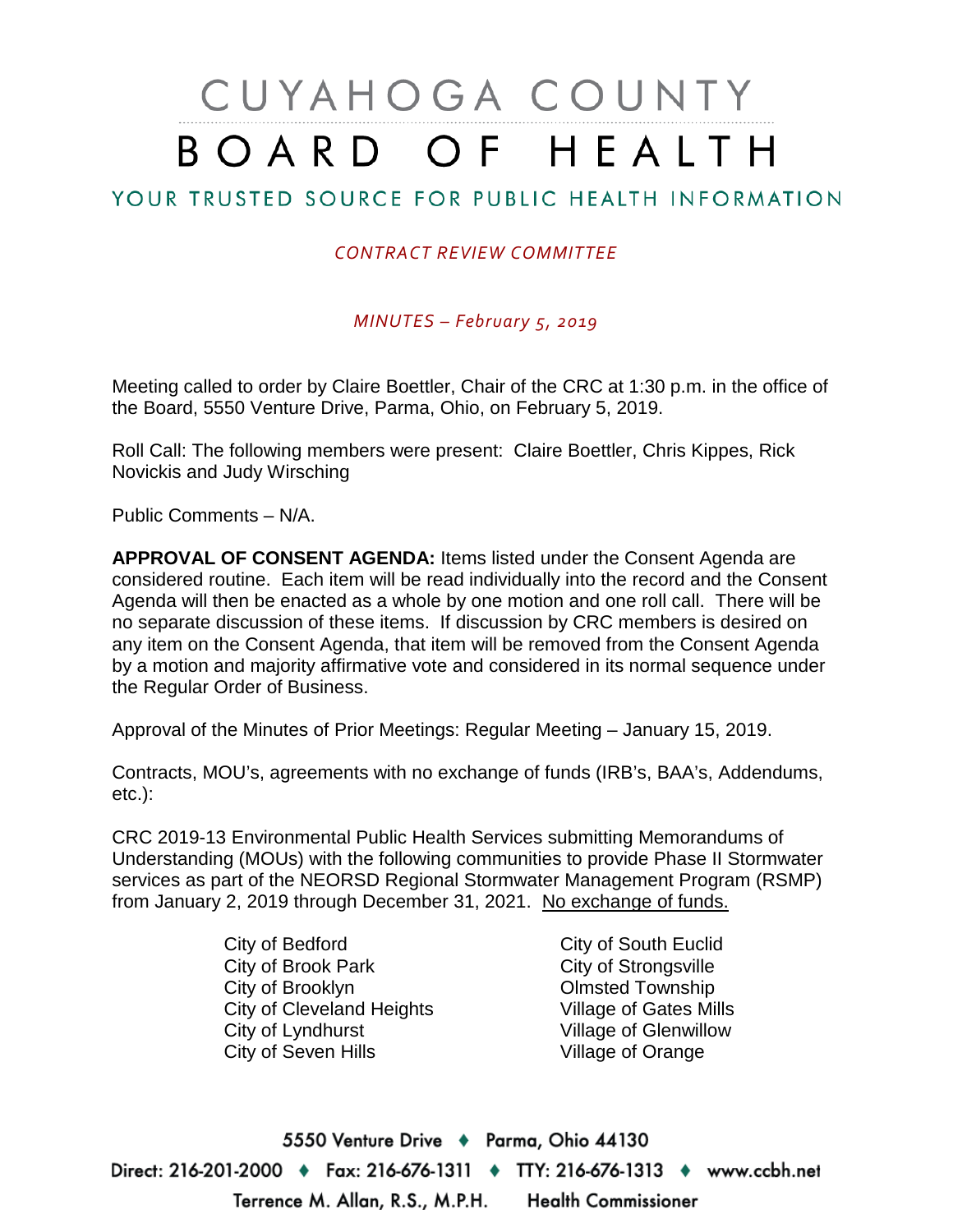## CUYAHOGA COUNTY BOARD OF HEALTH

### YOUR TRUSTED SOURCE FOR PUBLIC HEALTH INFORMATION

CRC 2019-14 Administrative Services submitting a Public Health Experience Agreement with Kent State University to enable students to have a public health experience at CCBH from January 18, 2019 through January 17, 2021. No exchange of funds.

It was moved by Rick Novickis, seconded by Judy Wirsching, that the consent agenda, including the minutes of the January 15, 2019 CRC meetings be approved.

The Secretary called the roll:

Ayes: Claire Boettler, Chris Kippes, Rick Novickis and Judy Wirsching

#### **CONTRACTS AND AWARDS:**

Tabled Items

CRC 2018-100 7208 Broadview Rd. Parma, Ohio 44134

No Action at this time.

CRC 2018-123 7454 Bronson Rd. Olmsted Township, Ohio 44138

No Action at this time.

CRC 2018-160 27912 Pergl Rd. Solon, Ohio 44139

No Action at this time.

CRC 2018-161 27605 Pergl Rd. Glenwillow, Ohio 44139

No Action at this time.

5550 Venture Drive + Parma, Ohio 44130 Direct: 216-201-2000 ♦ Fax: 216-676-1311 ♦ TTY: 216-676-1313 ♦ www.ccbh.net Terrence M. Allan, R.S., M.P.H. **Health Commissioner**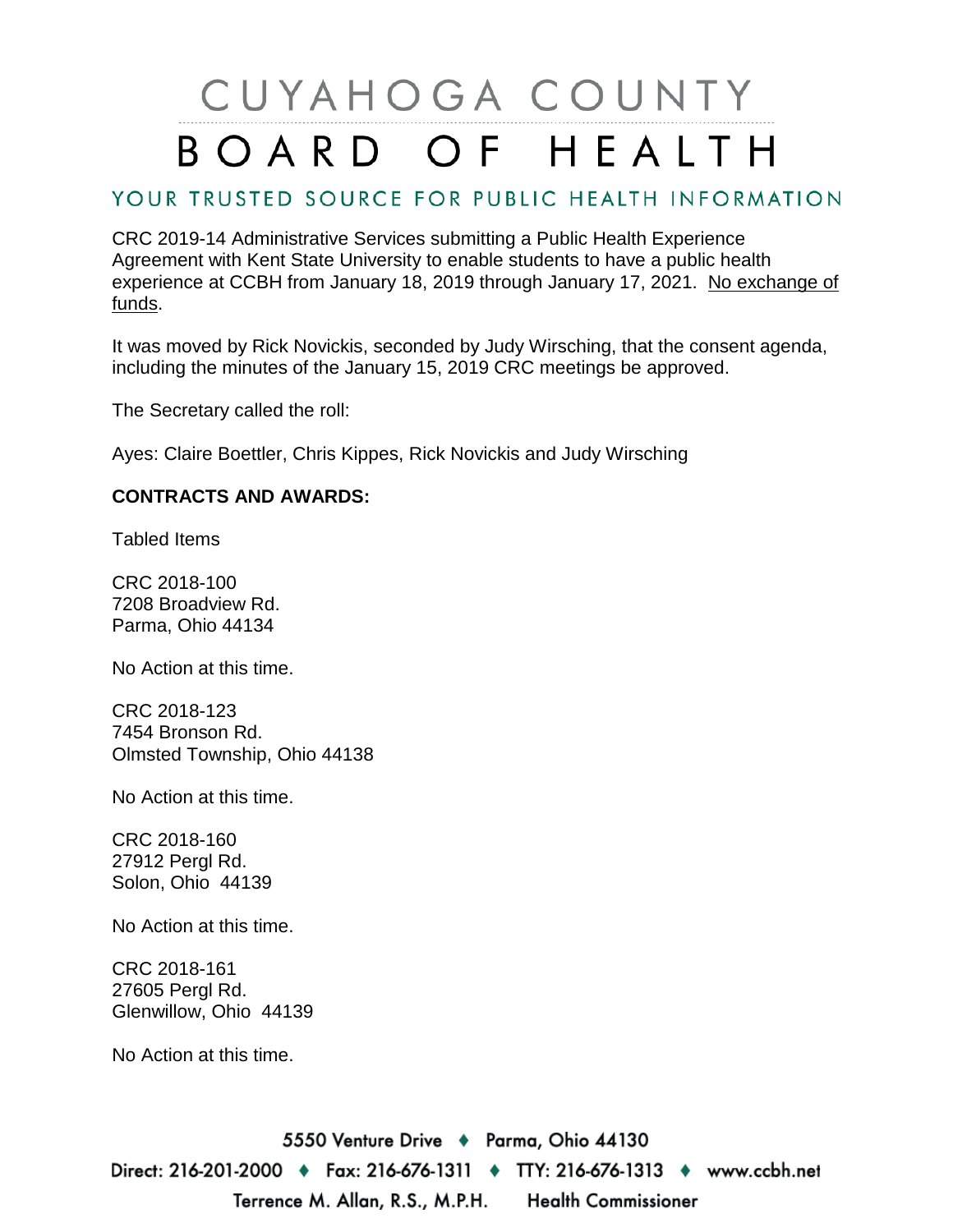CRC 2018-162 6845 Richmond Rd. Glenwillow, Ohio 44139

No Action at this time.

New Items For Review

Bid/Quote Openings ≥ \$25,000.00

Solid Waste Program Bid Opening Presented by: Barry Grisez

CRC 2019-15 Sealed bids were received from the following contractors by the deadline outlined in the Request For Proposal (RFP) for the Silver Oak Landfill Closure RFP # 2018-02 (ref. enclosed):

| Fabrizi Trucking & Paving Co. Inc. | 02/05/19 10:33am | \$ 367,800.00  |
|------------------------------------|------------------|----------------|
| Kurtz Bros. Inc.                   | 02/05/19 10:36am | \$2,133,882.00 |

The bids listed above were provided to the program staff for completion of the evaluation process.

Lead Program Bid Opening Presented by: Stephanie McConoughey

It was moved by Claire Boettler, seconded by Chris Kippes that the following quote (CRC 2019-16) for 1669-1675 Carlyon Rd., East Cleveland, Ohio 44112 be accepted as the lowest and best, and a recommendation to award a contract to American Builders & Applicators in the amount of \$43,800.00 be submitted to the Board for approval (ref. enclosed).

The Secretary called the roll:

Ayes: Claire Boettler, Chris Kippes, Rick Novickis and Judy Wirsching

Bid/Quote Openings < \$25,000.00

It was moved by Rick Novickis, seconded by Judy Wirsching that the following quote (CRC 2019-17) for 20618 Clare, Maple Heights, Ohio 44137 be accepted as the lowest and best, and a contract be awarded to American Builders & Applicators in the amount of \$7,435.00 (ref. enclosed).

The Secretary called the roll:

Ayes: Claire Boettler, Chris Kippes, Rick Novickis and Judy Wirsching

5550 Venture Drive + Parma, Ohio 44130

Direct: 216-201-2000 ♦ Fax: 216-676-1311 ♦ TTY: 216-676-1313 ♦ www.ccbh.net Terrence M. Allan, R.S., M.P.H. **Health Commissioner**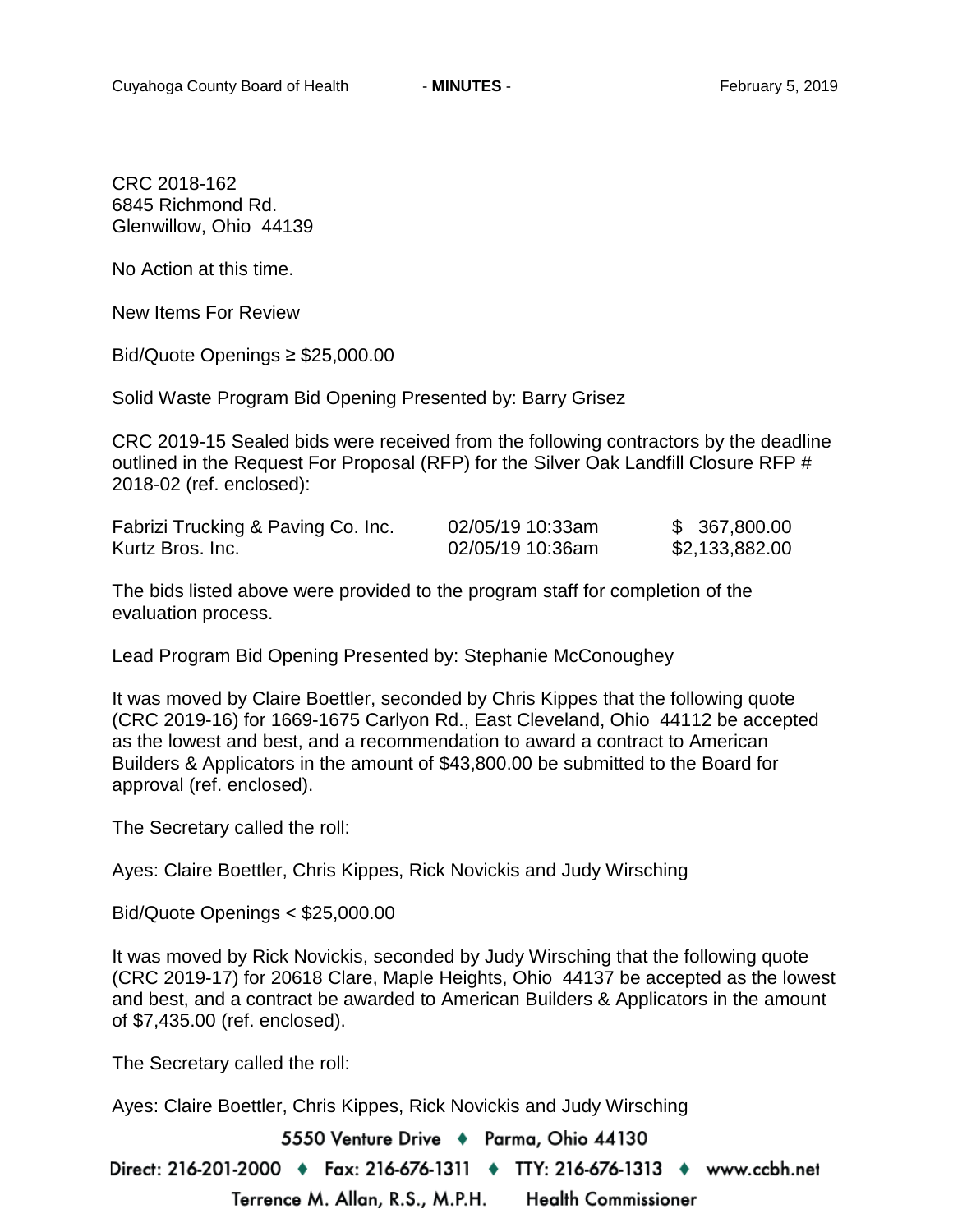It was moved by Chris Kippes, seconded by Claire Boettler that the following quote (CRC 2019-18) for 19902 Wickfield Ave., Warrensville Heights, Ohio 44122 be accepted as the lowest and best, and a contract be awarded to C.B. Mullins Construction Company in the amount of \$18,820.00 (ref. enclosed).

The Secretary called the roll:

Ayes: Claire Boettler, Chris Kippes, Rick Novickis and Judy Wirsching

It was moved by Judy Wirsching, seconded by Rick Novickis that the following quote (CRC 2019-19) for 380 E 211 St., Euclid, Ohio 44123 be accepted as the lowest and best, and a contract be awarded to C.B. Mullins Construction Company in the amount of \$21,975.00 (ref. enclosed).

The Secretary called the roll:

Ayes: Claire Boettler, Chris Kippes, Rick Novickis and Judy Wirsching

It was moved by Chris Kippes, seconded by Claire Boettler that the following quote (CRC 2019-20) for 1518-1520 Dille Rd., Euclid, Ohio 44117 be accepted as the lowest and best, and a contract be awarded to American Builders & Applicators in the amount of \$18,545.00 (ref. enclosed).

The Secretary called the roll:

Ayes: Claire Boettler, Chris Kippes, Rick Novickis and Judy Wirsching

Expenditures: Contracts up to \$25,000.00

It was moved by Judy Wirsching, seconded by Rick Novickis that the contract (CRC 2019-21) with David W. Knight, D.D.S. under the Dental Sealant grant from January 1, 2019 through December 31, 2019 in the amount of \$65.00 be approved.

Presented by: Debbie Busdiecker

Purpose: To serve as the supervising dentist and advise the dental sealant team.

Funding Source: 100% reimbursable through FY2019 Dental Sealant grant.

The Secretary called the roll:

Ayes: Claire Boettler, Chris Kippes, Rick Novickis and Judy Wirsching

It was moved by Judy Wirsching, seconded by Claire Boettler that the addendum (CRC

5550 Venture Drive + Parma, Ohio 44130

Direct: 216-201-2000 ♦ Fax: 216-676-1311 ♦ TTY: 216-676-1313 ♦ www.ccbh.net Terrence M. Allan, R.S., M.P.H. **Health Commissioner**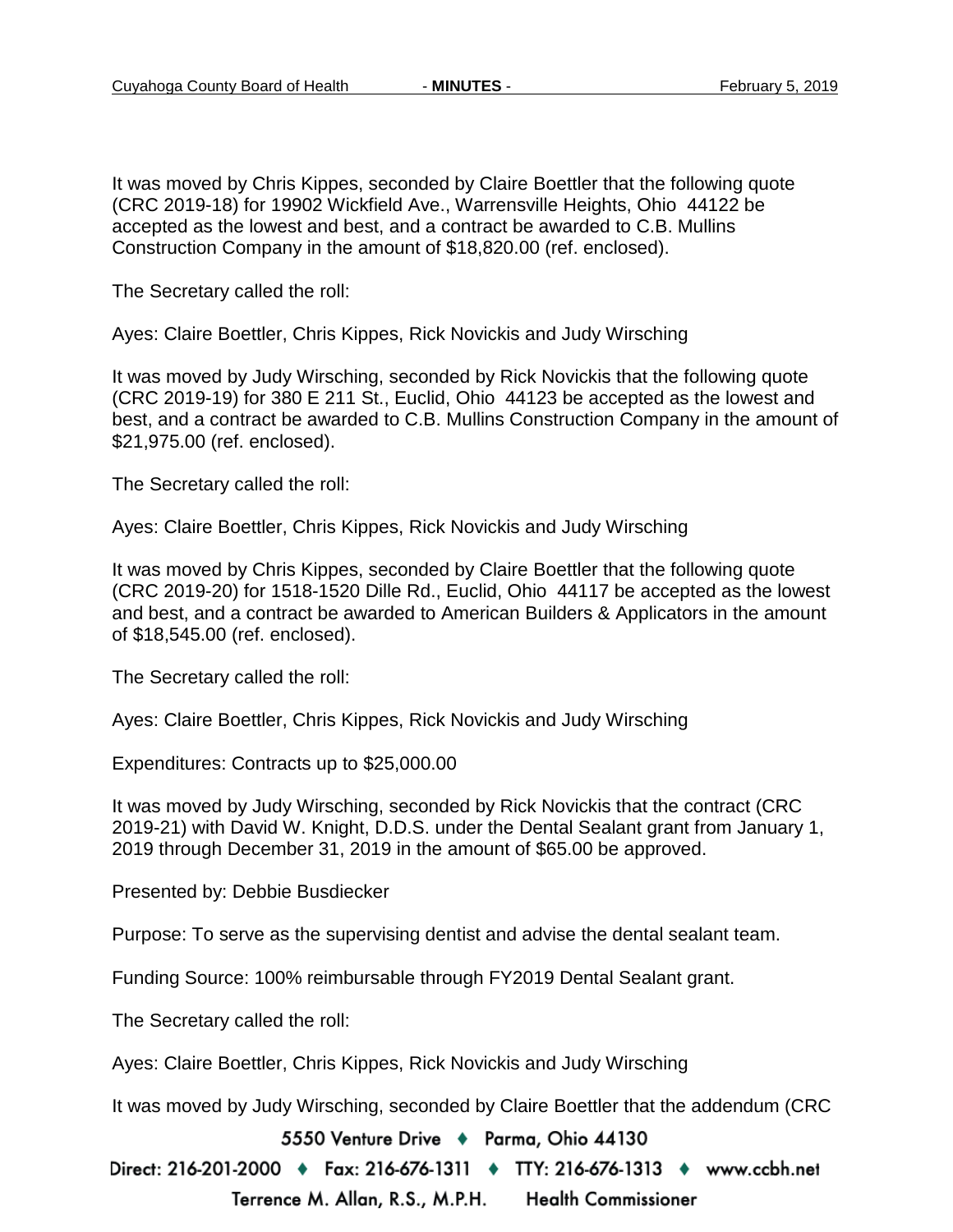2019-22) to the contract with Cleveland Rape Crisis Center (CRC 2018-49 & 2018-73 & 2018-166) under the 2018/2019 Prevent Premature Fatherhood (PPF) grant to increase the amount to be paid to Cleveland Rape Crisis Center from \$11,100.00 to \$22,300.00 and to extend the end of the contract term from December 31, 2018 to December 31, 2019 be approved.

Presented by: Brandy Eaton

Purpose: To provide additional youth group sessions on the topics of healthy relationships, consent and role of gender.

Funding Source: 100% reimbursable through the FY2019 PPF grant.

The Secretary called the roll:

Ayes: Claire Boettler, Chris Kippes, Rick Novickis and Judy Wirsching

Revenue Generating Agreements up to \$25,000.00

It was moved by Chris Kippes, seconded by Rick Novickis that the Memorandum of Understandings (MOUs) (CRC 2019-23) with the following communities to provide Phase II Stormwater services from January 2, 2019 through December 31, 2021 be approved:

|                                 | Amount to be received |
|---------------------------------|-----------------------|
|                                 | not to exceed:        |
| City of Bay Village             | \$16,866.00           |
| City of Bedford                 | \$15,378.00           |
| City of South Euclid            | \$1,500.00            |
| City of Strongsville            | \$11,541.00           |
| <b>Olmsted Township</b>         | \$6,204.00            |
| <b>Village of Chagrin Falls</b> | \$7,875.00            |
| <b>Village of Gates Mills</b>   | \$1,500.00            |
| Village of Orange               | \$8,148.00            |
|                                 |                       |

Presented by: Domenica McClintock

Purpose: Implementation of the Minimum Control Measures (MCM) #3: Illicit Discharge Detection and Elimination (IDDE) and MCM #6: Pollution Prevention/Good Housekeeping for Municipal Operations programming.

The Secretary called the roll:

Ayes: Claire Boettler, Chris Kippes, Rick Novickis and Judy Wirsching

5550 Venture Drive + Parma, Ohio 44130 Direct: 216-201-2000 ♦ Fax: 216-676-1311 ♦ TTY: 216-676-1313 ♦ www.ccbh.net Terrence M. Allan, R.S., M.P.H. **Health Commissioner**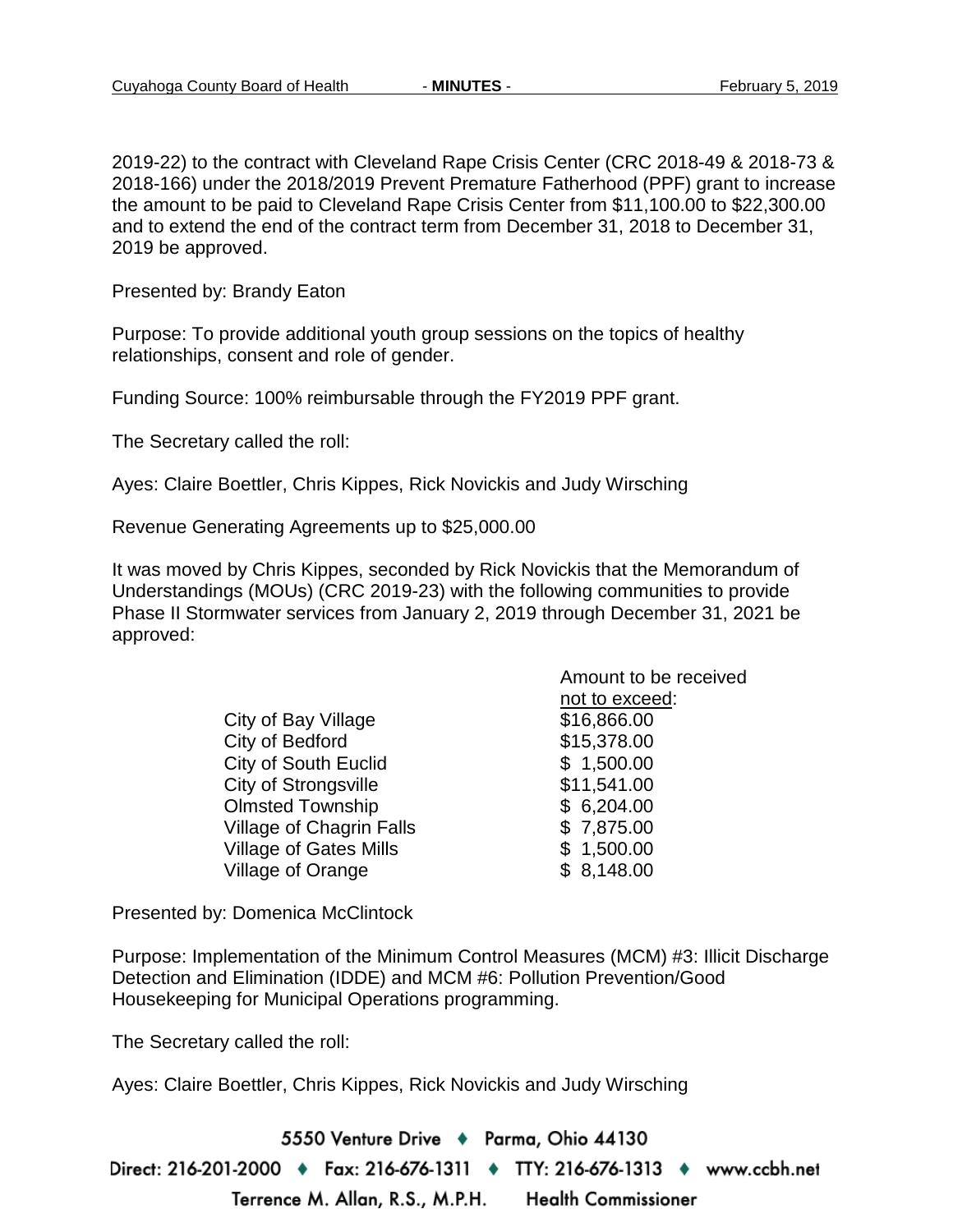Cuyahoga County Board of Health

**Contract Rescissions** 

None

**Other Business** 

None

Public Comment - N/A.

Thereupon, it was moved by Judy Wirsching, seconded by Rick Novickis, that the following Motion be adopted:

BE IT RESOLVED that the meeting be adjourned at 1:53 p.m.

The Secretary called the roll:

Ayes: Claire Boettler, Chris Kippes, Rick Novickis and Judy Wirsching

**Committee Chair** 

Clerk

5550 Venture Drive + Parma, Ohio 44130 Direct: 216-201-2000 • Fax: 216-676-1311 • TTY: 216-676-1313 • www.ccbh.net Terrence M. Allan, R.S., M.P.H. **Health Commissioner**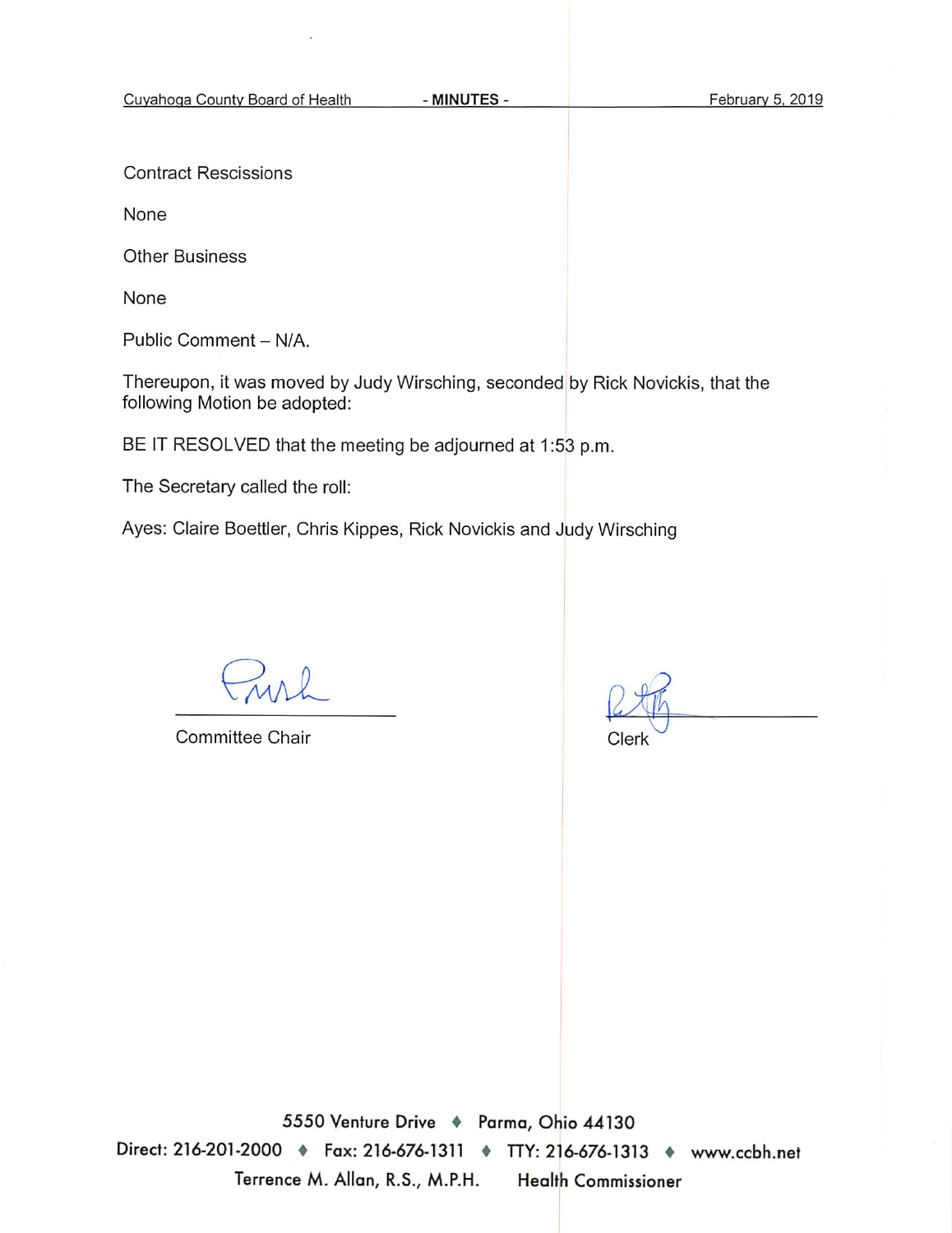#### **RFP RESULTS**

**Program:** Solid Waste<br> **Title:** Silver Oak C Silver Oak C & DD Project **RFP No:** 2018-02 **CRC No:** 

## **The following quotes were opened on:**<br>**Opened by:** Judy Wirsching

**Opened by:** Judy Wirsching **Logged in by:** Barry Grisez

| <b>INAME OF CONTRACTOR</b>         | <b>RECEIVED</b>  | BID            |
|------------------------------------|------------------|----------------|
| Fabrizi Trucking & Paving Co. Inc. | 02/05/19 10:33am | \$367,800,00   |
| Kurtz Bros. Inc.                   | 02/05/19 10:36am | \$2,133,882.00 |

#### **Recommended award:**

**Brief Justification:**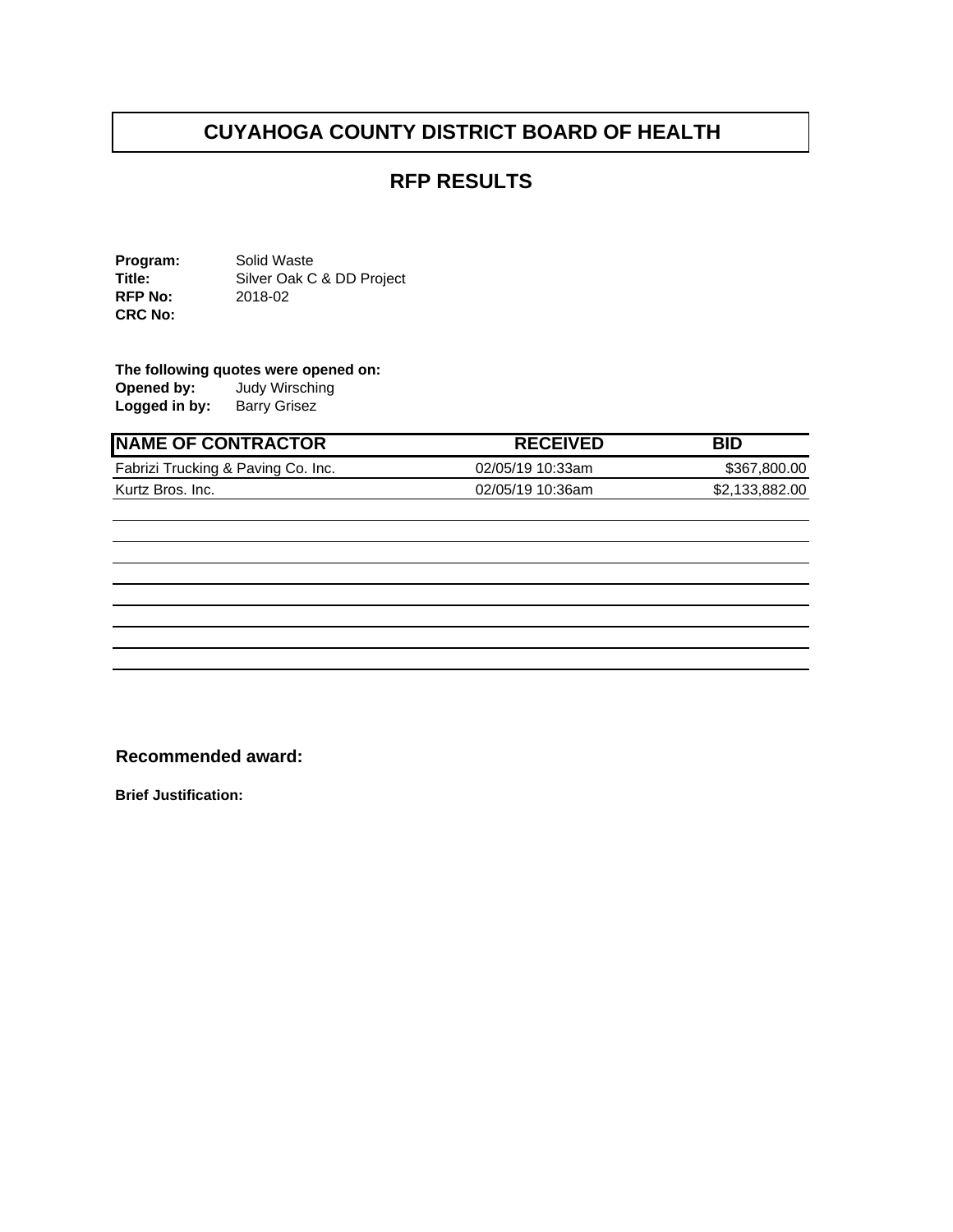#### **QUOTE RESULTS**

#### **Project Address**

**Name: Address: City,State, Zip:** East Cleveland, OH 44112 **CRC No:** CRC 2019-16 Crystal Walker 1669-1675 Carlyon Rd., Units 1-6

**The following quotes were received and opened:**

| <b>NAME OF CONTRACTOR</b>       | <b>QUOTE</b> | <b>LEAD</b>      | HH            | <b>MATCH</b> |
|---------------------------------|--------------|------------------|---------------|--------------|
| American Builders & Applicators | \$43,800     | \$40,960         | \$2,840       | \$3,000      |
| <b>Green Home Solutions</b>     | \$49,300     | \$47,350         | \$1,950       | \$3,000      |
| <b>MCM Homeservices</b>         | \$48,970     | \$46,280         | \$2,690       | \$3,000      |
| <b>CB Mullins</b>               | \$43,850     | \$40,750         | \$3,100       | \$3,000      |
|                                 |              |                  |               |              |
|                                 |              |                  |               |              |
|                                 |              |                  |               |              |
|                                 |              |                  |               |              |
|                                 |              |                  |               |              |
| <b>ESTIMATE:</b>                | \$51,750.00  | 48,050.00<br>\$. | 3,700.00<br>S |              |

**Recommended award:** American Bldrs. and Applicators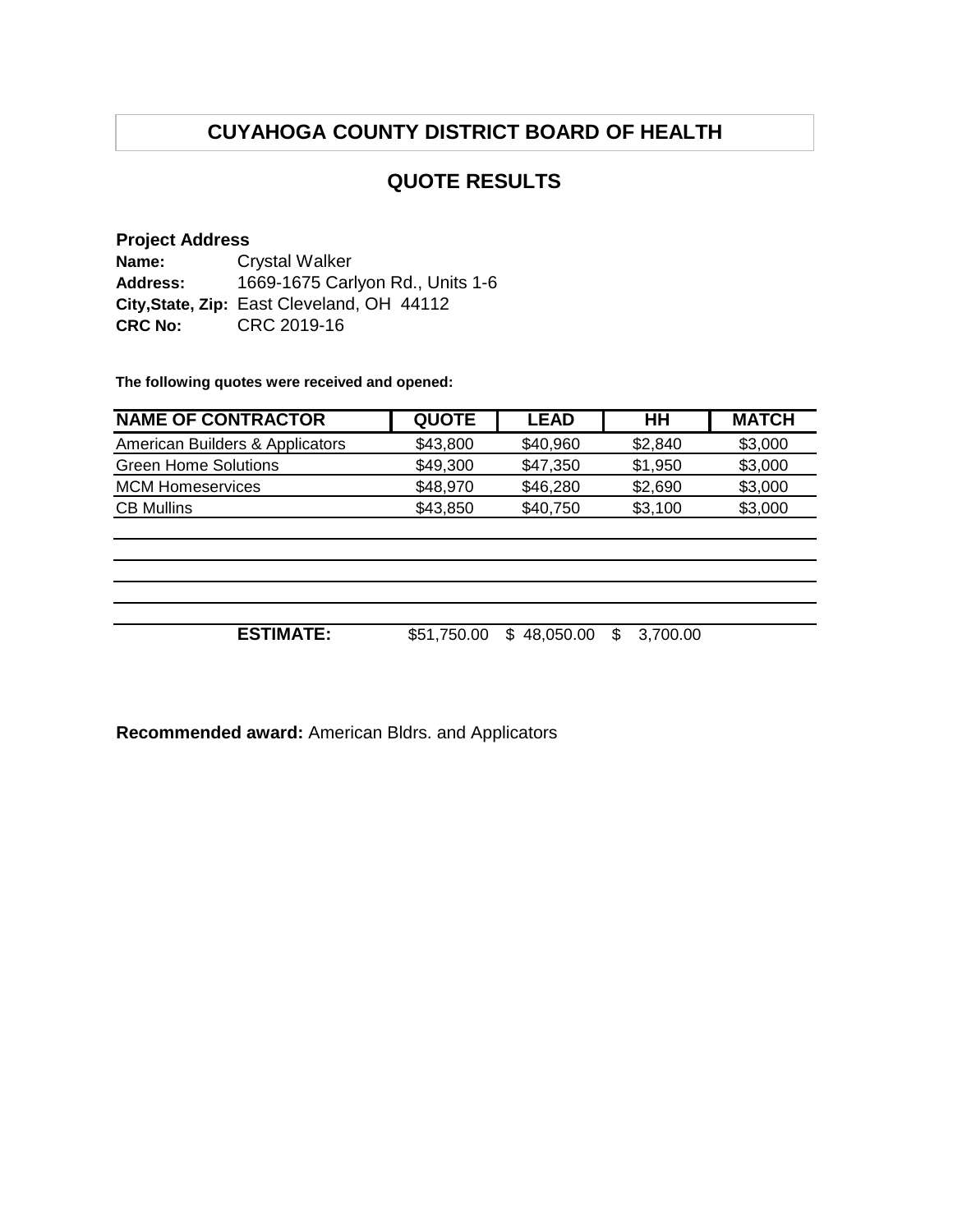#### **QUOTE RESULTS**

#### **Project Address**

**Name: Address: City,State, Zip:** Maple Heights, Ohio 44137 **CRC No:** CRC 2019-17 Cynthia Linder 20618 Clare

**The following quotes were received and opened:**

| \$0      |
|----------|
|          |
| \$0      |
| \$545    |
| \$0      |
|          |
|          |
|          |
|          |
|          |
| 2,400.00 |
|          |

**Recommended award:** American Bldrs. & Applicators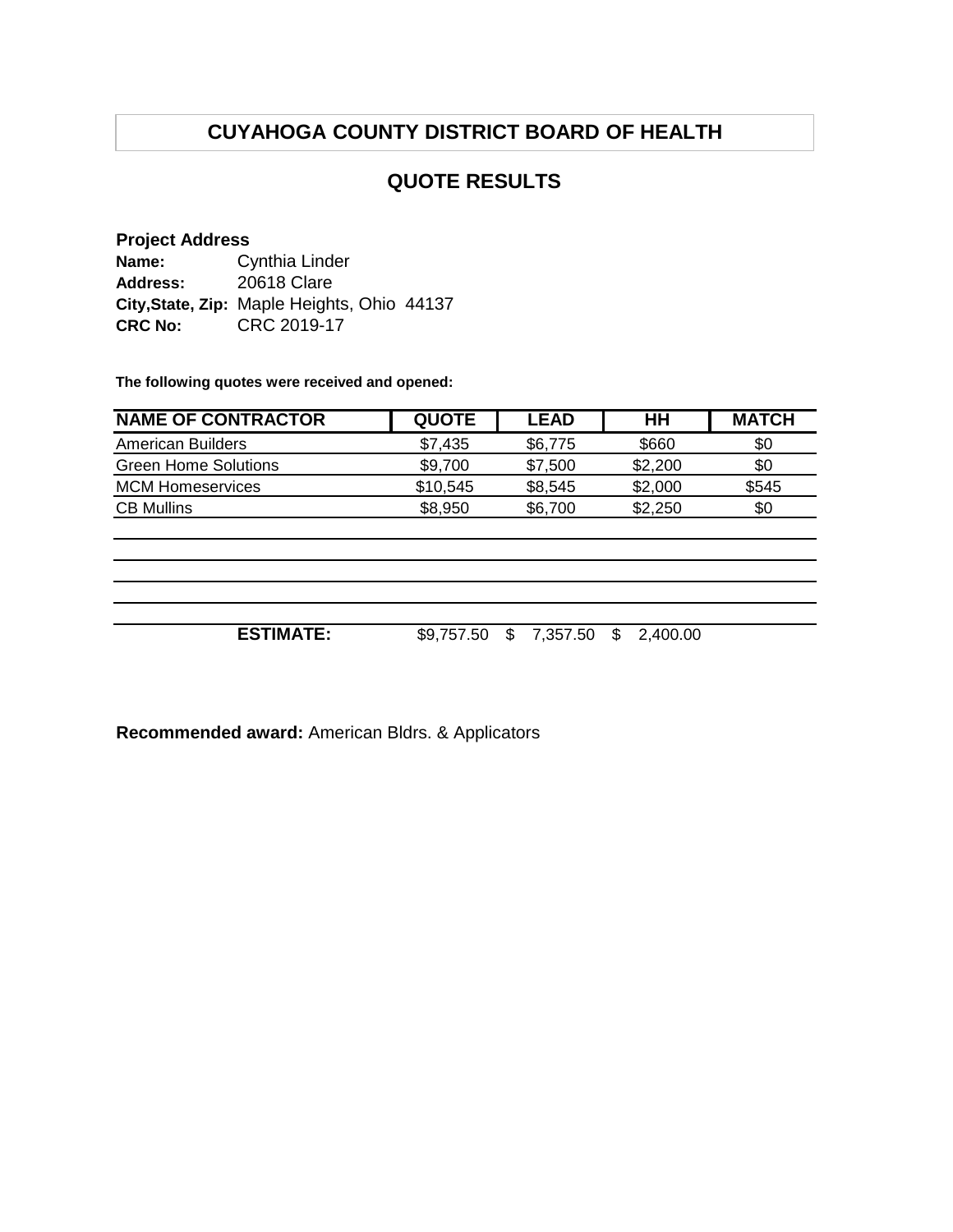#### **QUOTE RESULTS**

#### **Project Address**

| Name:           | <b>Eddie Gray</b>                                  |
|-----------------|----------------------------------------------------|
| <b>Address:</b> | 19902 Wickfield Ave.                               |
|                 | City, State, Zip: Warrensville Heights, Ohio 44122 |
| <b>CRC No:</b>  | CRC 2019-18                                        |

**The following quotes were received and opened:**

| <b>NAME OF CONTRACTOR</b>         | <b>QUOTE</b> | <b>LEAD</b> | HН      | <b>MATCH</b> |
|-----------------------------------|--------------|-------------|---------|--------------|
| American Builders and Applicators | \$20,800     | \$16,950    | \$3,850 | \$8,950      |
| <b>Green Home Solutions</b>       | \$21,500     | \$17,900    | \$3,600 | \$9,900      |
| <b>MCM Homeservices</b>           | \$24,375     | \$19,950    | \$4,425 | \$11,950     |
| <b>CB Mullins</b>                 | \$18,820     | \$15,600    | \$3,220 | \$7,600      |
|                                   |              |             |         |              |

**ESTIMATE:** \$18,700.00 \$ 14,100.00 \$ 4,600.00

**Recommended award:** Mullins Construction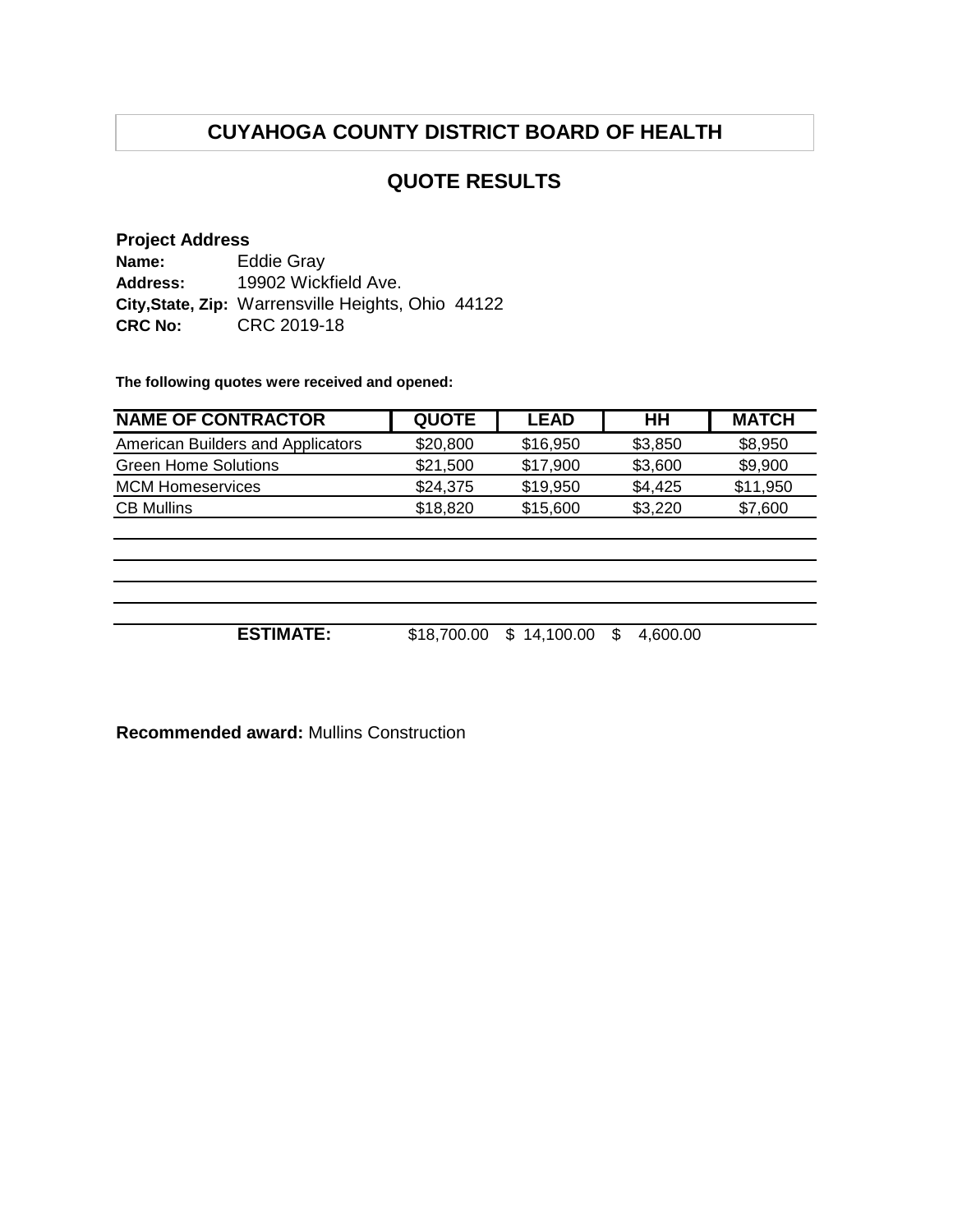#### **QUOTE RESULTS**

#### **Project Address**

| Name:          | Justine Lockhart                     |
|----------------|--------------------------------------|
| Address:       | 380 E 211th St                       |
|                | City, State, Zip: Euclid, Ohio 44123 |
| <b>CRC No:</b> | CRC 2019-19                          |

**The following quotes were received and opened:**

| <b>NAME OF CONTRACTOR</b>       | <b>QUOTE</b> | LEAD     | HН      | <b>MATCH</b> |
|---------------------------------|--------------|----------|---------|--------------|
| American Builders & Applicators | \$22,900     | \$21,750 | \$1.150 | \$11.750     |
| MCM Homeservices                | \$24.900     | \$23,250 | \$1,650 | \$13.250     |
| <b>CB Mullins</b>               | \$21.975     | \$20,550 | \$1.425 | \$10.550     |

**ESTIMATE:** \$22,266.25 \$ 20,725.00 \$ 1,541.25

**Recommended award:** Mullins Construction